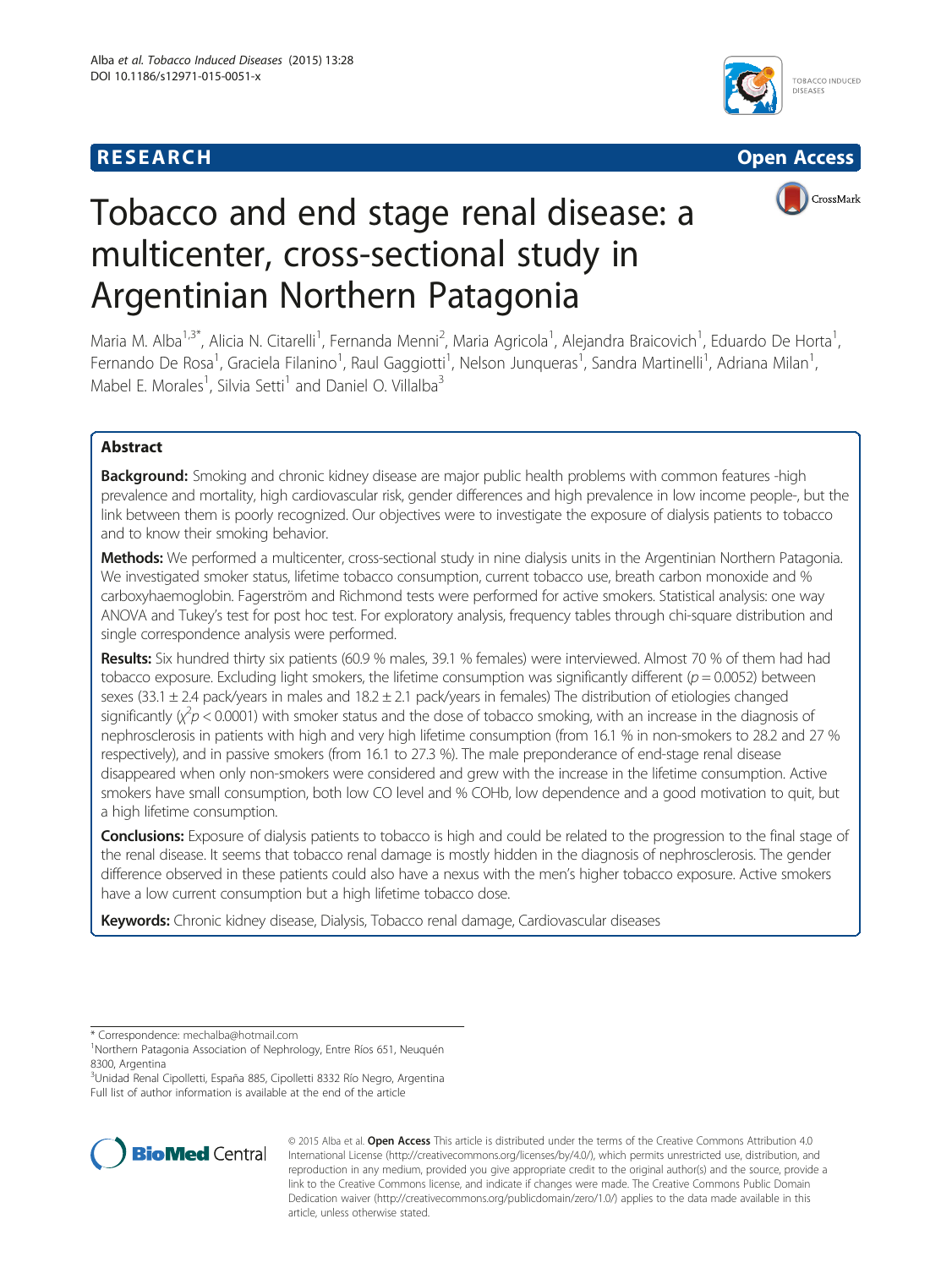# Resumen

Introducción: Tabaquismo y enfermedad renal crónica son importantes problemas de salud pública que comparten: alta prevalencia, alta morbi-mortalidad, alto riesgo cardiovascular, diferencias de género y mayor prevalencia en personas de bajos ingresos. Sin embargo, el nexo entre ellas es poco reconocido. Objetivos: mensurar la carga tabáquica de los enfermos en diálisis y conocer su patrón de consumo.

Material y métodos: Participaron nueve unidades de diálisis de la Norpatagonia Argentina. Investigamos condición de fumador, carga tabáquica y, en fumadores activos, consumo actual, tests de Richmond y Fagerström, monóxido de carbono en aire espirado y % de carboxihemoglobina. Análisis estadístico: ANOVA de una vía y test de Tukey para análisis post hoc. En el análisis exploratorio, utilizamos tablas de frecuencias a través de la distribución Ji cuadrado y análisis de correspondencia simple.

Resultados: Seiscientos treinta y seis pacientes (60.9 % varones, 39.1 % mujeres) fueron encuestados. Casi un 70 % de ellos había estado expuesto al tabaco. Excluyendo los fumadores leves, la carga tabáquica (CT) fue 33 ± 2.4 paquetes/año en hombres y 18.2 ± 2.1 paquetes/año en mujeres ( $p = 0.0052$ ). La distribución de las etiologías de ingreso a diálisis cambió significativamente ( $\chi^2 p$  < 0.0001) según el estado de fumador y la CT, con aumento en el diagnóstico de nefroesclerosis en fumadores pasivos (de 16.1 % en no fumadores a 27.3 %) y en pacientes con elevadas CT (de 15.2 y 16 % en CT leve y media a 28.2 y 27 % en CT alta y muy alta). La preponderancia masculina de la población desapareció en no fumadores y creció con el incremento en la CT ( $\chi^2 p$  < 0.0001). Los fumadores activos tienen bajo consumo, bajo nivel de CO y carboxihemoglobina, baja dependencia y están bien motivados para dejar, pero tienen una elevada CT.

Conclusiones: La alta CT de los enfermos en diálisis podría generar o contribuir a la progresión de la enfermedad renal crónica. El daño renal por tabaco se esconde principalmente en el diagnóstico de nefroesclerosis y se relaciona con la CT. La diferencia de género de estos pacientes podría relacionarse con su exposición al tabaco. Los fumadores activos tienen bajo consumo pero elevada CT.

# **Background**

Chronic kidney disease (CKD) is now a worldwide public health priority [[1](#page-6-0)], not only for the increasing tendency but also for the high risk for cardiovascular(CV) complications related to renal function loss. CV disease is 10–20 times higher in end-stage renal disease (ESRD) patients and their most important cause of death [\[2\]](#page-6-0)

Smoking is another major public health problem associated with CV and renal disease in the long term [\[3](#page-6-0), [4](#page-6-0)]. However, around 15 % of incident dialysis patients smoke and over 60 % report previous tobacco use [\[5](#page-6-0)]. Smoking and CKD have common features: high prevalence [[6, 7](#page-6-0)], high mortality [[8, 9\]](#page-6-0) high cardiovascular risk [\[10, 11\]](#page-6-0) gender differences [[12](#page-6-0), [13](#page-6-0)] and both of them are linked to poverty [\[14, 15](#page-6-0)].

However, the nexus between both diseases has been underestimated, neglected or poorly recognized in nephrologycal and tobacco fields. On the other hand, the continued growth of the ESRD population around the world has been related to the underrecognition of earlier stages of CKD and risk factors for their development [[16](#page-6-0)] such as hypertension, diabetes, obesity and smoking [[17\]](#page-6-0).

Clearly, the demographics of dialysis population has changed dramatically since the start of chronic dialysis in three essential aspects: etiology, incident age and presence of comorbid conditions. In the seventies,

chronic glomerulonephritis and pielonephritis were the two more frequent causes of entry to renal replacement therapy as shown in registries [[18](#page-6-0)] of that time. In fact, both represented 75 % of the total dialysis population and, surprisingly, the "microscopic renal vascular disease" (nephrosclerosis) represented only 3.5 % of etiologies and "diabetic glomerulonephritis" appeared in the list of "rarer diseases". Back then, the majority of patients were 20–54 years old when treatment commenced. On the contrary, in the last years, the leading causes of ESRD are diabetes and nephrosclerosis, [\[19](#page-6-0)] the mean age increased about a decade [[20](#page-6-0)] and comorbid conditions rose dramatically [\[21\]](#page-6-0). In Argentina, it is more and more frequent to see incident dialysis patients with several previous vascular interventions (by-pass surgery, stenting, angioplasty) or comorbid conditions directly related to the smoking status (kidney, urinary tract or lung carcinomas). Also, it is usual to see patients smoking outside of the dialysis units while they are waiting for the dialysis session to begin or the arrival of the transfer vehicle to return home.

When in 2011 we analyzed our first results about the prevalence of smoking in dialysis units of Northern Patagonia Association of Nephrology (Abstract XVII Argentinian Congress of Nephrology), we were surprised by the high number of patients (75 %) with some history of tobacco exposure.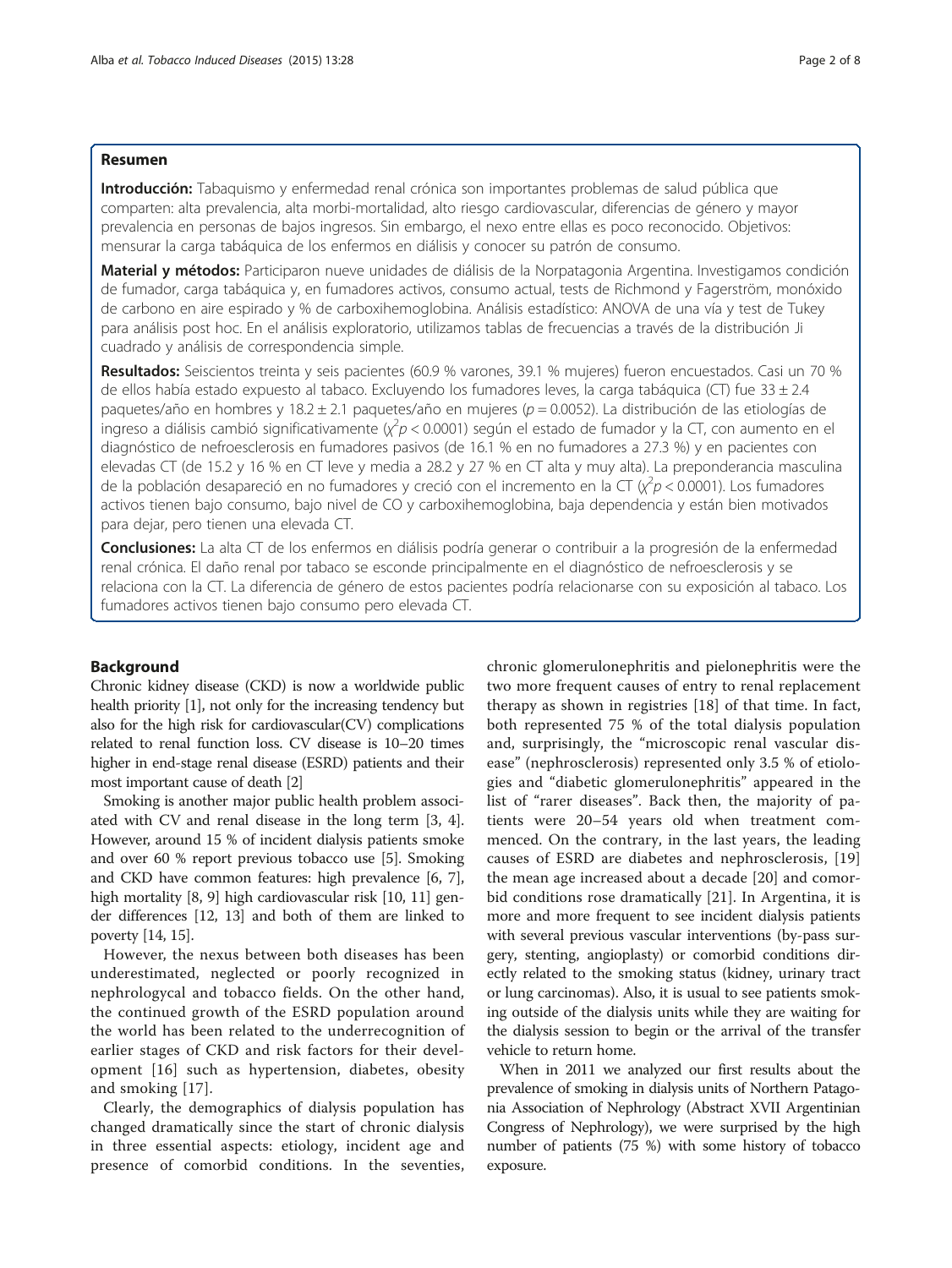The purpose of this research work was to measure the exposure to tobacco of ESRD patients in Argentinian Northern Patagonia in March-April 2013 and to get to know their pattern of tobacco use.

# Methods

A multicenter, cross-sectional study was conducted in March-April 2013 to assess the smoking history and habits of ESRD patients in Argentinian Northern Patagonia. The thirteen dialysis units in the "Comahue region" were invited to participate in the study but only nine responded. The survey consisted of a questionnaire in order to know smoking status, lifetime consumption, current tobacco use, motivation to stop, nicotine physical dependence and history of other addictions. The two principal investigators visited each dialysis unit and interviewed patients face to face during the hemodialysis session or during the monthly control in the case of peritoneal dialysis patients. Medical records were reviewed to obtain information about time on dialysis and the diagnosis of renal disease. All patients interviewed were briefly informed about the risks of smoking (focus on CV, vascular access and transplant risk) at the end of each interview and were offered counseling to stop in the case of active smokers. Also, the workers of the centers were informed about risks and trained in how to stimulate patients to stop.

#### Smoking status

Participants were divided into four groups: nonsmokers (those who had never smoked or had smoked under 100 cigarettes in their life), past smokers (those who had smoked more than 100 cigarettes in their life and had stopped smoking at least one year before the study entry), current smokers (who smoked at the moment of interview and had smoked at least 100 cigarettes in their life) and passive smokers (people exposed to environmental tobacco for at least 10 years).

#### Lifetime tobacco consumption (LTC)

It was estimated in pack-years. Pack-years were calculated by dividing the mean number of cigarettes smoked a day by 20 and multiplying with the number of smoking years. The LTC was calculated in current and past smokers and considered light if < 5 pack/year, moderate if 5–15 pack years, heavy if 16–25 pack-years and very heavy if > 25 pack-years.

# Current smokers

The smokers' clinical history was performed for each active smoker including the Fargeström and Richmond tests as well as the determination of breath carbon monoxide in parts per million (ppm CO) with the  $piCO^+$  Smokelyzer. Blood carboxyhaemoglobin in percentages (% COHb) was calculated with the formula CO ppm x 0.16.

#### Statistical analysis

Data was analyzed with InfoStat/P v.2013 [[22\]](#page-6-0) Results are shown as mean ± SEM for continuous variables, and number and percentages for categorical variables. Comparison between variables was carried out through one way ANOVA and the post hoc test used was Tukey's testing. In order to determine the relation between variables, frequency tables through chi-square distribution were carried out. Besides when a relation did exist, single correspondence analysis was performed. Significant level was considered p-values <0.05.

# Results

# Baseline characteristics

Six hundred thirty six patients (60.9 % males, 39.1 % females) from nine dialysis units in Argentinian Northern Patagonia (Comahue region) were interviewed. This region includes two provinces, Río Negro and Neuquén, with 1,189,911 inhabitants, according to the last population census in 2010 (INDEC) [\[23\]](#page-6-0) In both provinces, in December 2012, there were 1,185 patients under renal replacement therapy according to the Argentinian Register of Chronic Dialysis [\[19\]](#page-6-0); therefore, our sample included more than half of this dialysis population.

These patients comprised 98 % of the total available population (hospitalized patients or those who did not attend the dialysis session the day of the survey, did not take part in the study and only one patient refused to respond) Their mean age was  $57.3 \pm 0.6$  years. The mean time on renal replacement treatment was 68.4 ± 2.5 months and the treatment modality was hemodialysis in 596 patients and peritoneal dialysis in 40 patients. The etiologies of endstage renal disease were: glomerulonephritis (GN) 18 %, nephrosclerosis (NS) 19.2 %, obstructive uropathy (OU) 6.1 %, diabetes (DBT) 22.5 %, unknown (UK) 22.6 % and others (OT) 11.5 %.

#### Smoking status (SS)

There were 93 (14.6 %) current smokers and 543 (85.4 %) non- current smokers. In the last group, 269 (49.5 %) were never smokers, and 274 (50.5 %) were former smokers. But in the group of never smokers there were 77 (28.6 %) passive smokers (past or present). Therefore, almost 70 % of the population had had tobacco exposure.

# Lifetime tobacco consumption (LTC)

It was calculated in current and past smokers and was very high (>25 pack/years) in 24.4 %, high (16–25 pack/years) in 10.2 %, moderate (5–15 pack/years) in 21.6 % and light (<5 pack/years) in 43.7 %. Excluding light smokers, the mean LTC was  $33.1 \pm 2.4$  pack/years in males and  $18.2 \pm 2.1$ pack/years in females ( $p = 0.0052$ ). The distribution of etiologies varied significantly  $(\chi^2 p < 0.0001)$  according to smoker status (Table [1\)](#page-3-0) and LTC (Table [2](#page-3-0)).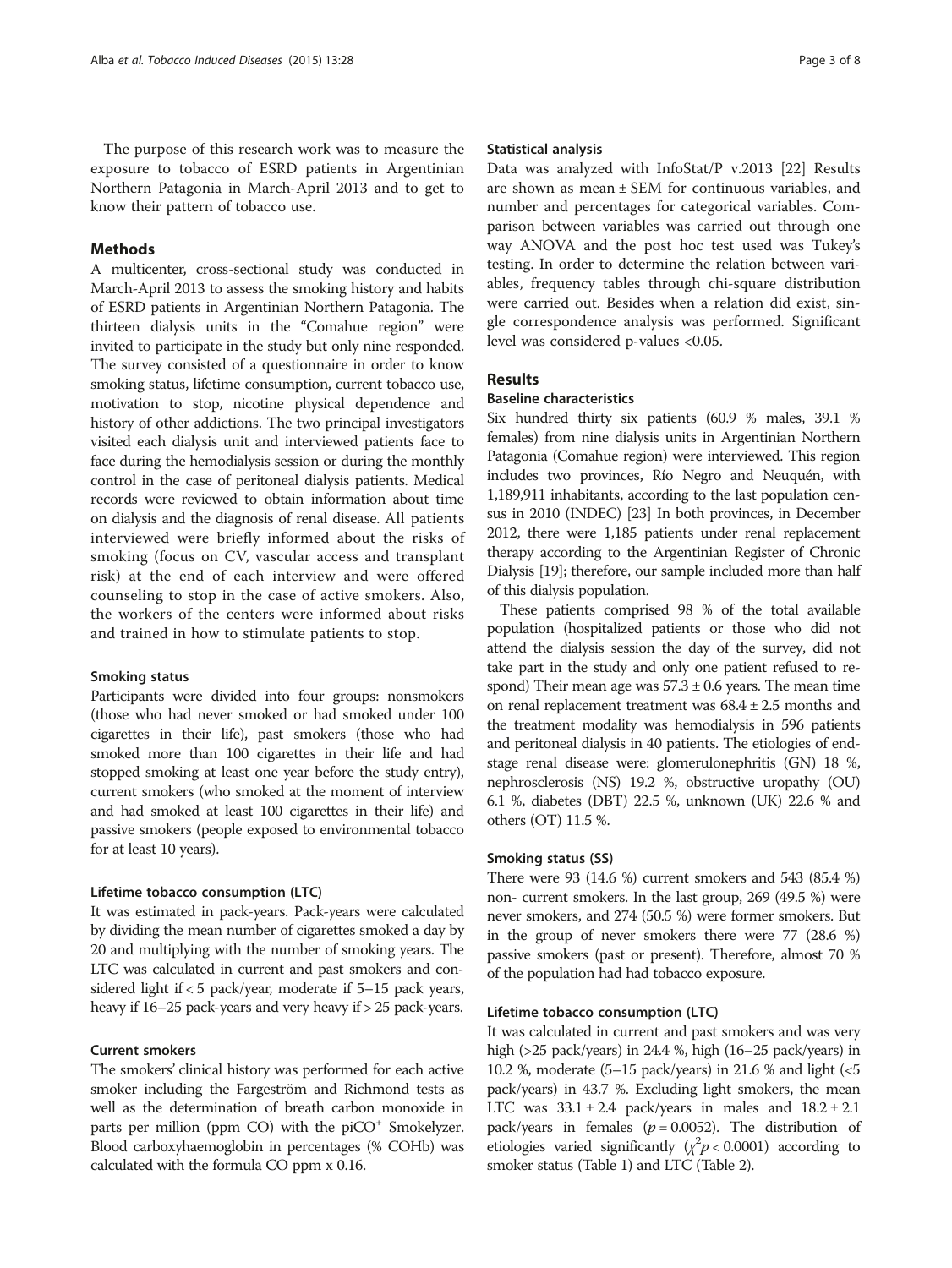| End-stage renal<br>disease etiology | Smoker status           |                      |                        |                       |                             |
|-------------------------------------|-------------------------|----------------------|------------------------|-----------------------|-----------------------------|
|                                     | Current (% and 95 % CI) | Never (% and 95 % CI | Passive (% and 95 % CI | Former (% and 95 % CI | Total<br>(number<br>and $%$ |
| <b>Diabetes</b>                     | $14(6 - 21.9)$          | 24.5 (20.6-28.3)     | 22 (21.7-22.4)         | 24 (19.7-28.5)        | 143 (22.5)                  |
| Glomerulonenephritis                | 28 (18.8-37.1)          | 18.2 (17.9-18.5)     | $13(9 - 16.9)$         | 16 (10.5-21.6)        | 115(18.1)                   |
| Nephrosclerosis                     | 19.3 (19.2-19.5)        | 16.1 (10.3-21.9)     | $27.3(21-33.5)$        | 19 (18.4-19.5)        | 122 (19.2)                  |
| Unknown                             | 23.7 (22.7-24.6)        | 25.5 (19.9-31)       | 16.9 (12.4-21.3)       | 22 (19.8-23.9)        | 144 (22.6)                  |
| Obstructive uropathy                | 0                       | $5.7(4.9-6.5)$       | $5.2(4.4-5.9)$         | $8.8(1.5-15.9)$       | 39(6.1)                     |
| Others                              | 15 (11.7-18.3)          | $10(6.8-12.9)$       | 15.6 (12.4-18.7)       | $10.2(6.7-13.6)$      | 73 (11.5)                   |
| Total (number and %)                | 93 (14.6)               | 192 (30.2)           | 77 (12.1)              | 274(43.1)             | 636 (100)                   |

<span id="page-3-0"></span>Table 1 Differences in etiology distribution according to smoker status

The change in etiology distribution achieved statistical significance ( $\chi^2$  = 82.34;  $\rho$  < 0.0001), with an important increase (from 16.1 % to 27.3 %) in nephrosclerosis in passive smokers (bold text)

The diagnosis of nephrosclerosis increased in all categories of smoker but passive smokers showed a more important increase (from 16.1 % in non-smokers to 27.3 %). In smokers with high and very high LTC, the percentages grew from 15.2 and 16 % in light and medium LTC to 28.2 and 27 % respectively.

### Gender

Sex distribution differs significantly  $(\chi^2 p < 0.0001)$ according to SS (Table [3\)](#page-4-0).

In never smokers it was 54.2 % for women and 45.8 % for men, whereas in current and former smokers we observed male preponderance (75 %). If we consider only current and former smokers with high and very high LTC, the percentage rose to 85 %. Instead, female preponderance was observed in passive smokers. We also made a simple correspondence analysis to observed associations between age, gender and smoker status. Active smokers were younger than former smokers. Male gender was associated to past smoker and age over 40 years whereas female gender was related to non-smoker and passive smoker.

#### Current smokers

17.8 % of males and 9.6 % of females were smokers  $(n = 93)$ . Their average age was  $48.3 \pm 1.6$  years, of which 74.2 % were males and 25.8 % were females. Current tobacco use was <10 cigarettes/day in 68.8 % of cases, between 11–20 cig/d in 15 %, more than 20 cig/d in 5.3 % and there were another 10.8 % of patients with recent quitting (less than one year) that we cannot yet consider former smokers. Only one patient consumed more than 31 cig/d. LTC was very high in 35 smokers, high in eight, moderate in 25 and light in the other 25. According to Richmond test, 26.9 % of patients were in the precontemplation stage, 39.8 % in the contemplation stage and 22.5 % in preparation phase (high motivation for quitting). According to Fagerström test, dependence was low in 90.3 %. Other addictions were informed in 24 cases (alcohol, analgesic or illegal drugs). Average level of breath CO was  $10.8 \pm 0.8$  ppm and % COHb  $1.7 \pm 0.1$ .

# **Discussion**

According to our investigation, it seems that dialysis units are nowadays bastions of heavy smokers (past or

**Table 2** Etiologies and lifetime tobacco consumption in past and current smokers

| <b>TWATE</b> ENDIDYCE MINIMIZING NODRECO CONSUMPTION IN PROVISING CONCINENTS |                                              |                        |                       |                          |                    |  |  |
|------------------------------------------------------------------------------|----------------------------------------------|------------------------|-----------------------|--------------------------|--------------------|--|--|
| Etiology of end-stage<br>renal disease                                       | Lifetime tobacco consumption (% and 95 % CI) |                        |                       |                          |                    |  |  |
|                                                                              | Light <5 pack/years                          | Medium 5-15 pack/years | High 16-25 pack/years | Very high >25 pack/years | (number<br>and $%$ |  |  |
| <b>Diabetes</b>                                                              | 19.6 (16.6-22.6)                             | 24.7 (22.1-27.2)       | 15.4 (13-17.8)        | 24.7 (21.9-27.6)         | 79 (21.5)          |  |  |
| Glomerulonephritis                                                           | 23.4 (16.5-30.2)                             | 19.8 (19.2-20.3)       | 12.8 (10.4-15.3)      | 13.5 (8.5-18.5)          | 70 (19.1)          |  |  |
| <b>Nephrosclerosis</b>                                                       | 15.2 (8.2-22.2)                              | 16 (13.2-18.9)         | 28.2 (24.9-31.6)      | 27 (20.4-33.5)           | 72 (19.6)          |  |  |
| Unknown                                                                      | 23.4 (20.8-26)                               | 19.8 (18.1-21.4)       | 28.2 (25.7-30.7)      | 18 (14.6-21.4)           | 80 (21.8)          |  |  |
| Obstructiveuropathy                                                          | $6.3(5.6-7)$                                 | $3.7(1.2-6.2)$         | $2.6(0.9-4.2)$        | 12.4 (7.4-17.3)          | 25(6.8)            |  |  |
| Others                                                                       | 12 (10.7-13.4)                               | $16(12.1-20)$          | 12.8 (12.2-13.5)      | $4.5(1.45-10.4)$         | 41 (11.2)          |  |  |
| Total (number and %)                                                         | 158 (43)                                     | 81 (22)                | 39 (11)               | 89 (24)                  | 367 (100)          |  |  |

Lifetime tobacco consumption (LTC) was calculated in pack-years. The change observed in etiology distribution achieved statistical significance (χ<sup>2</sup> = 42.23; *p* < 0.0001). The diagnosis of nephrosclerosis increased from 15.2 % and 16 % in patients with light and medium LTC to 28.2 % and 27 % in patients with high and very high LTC (bold text)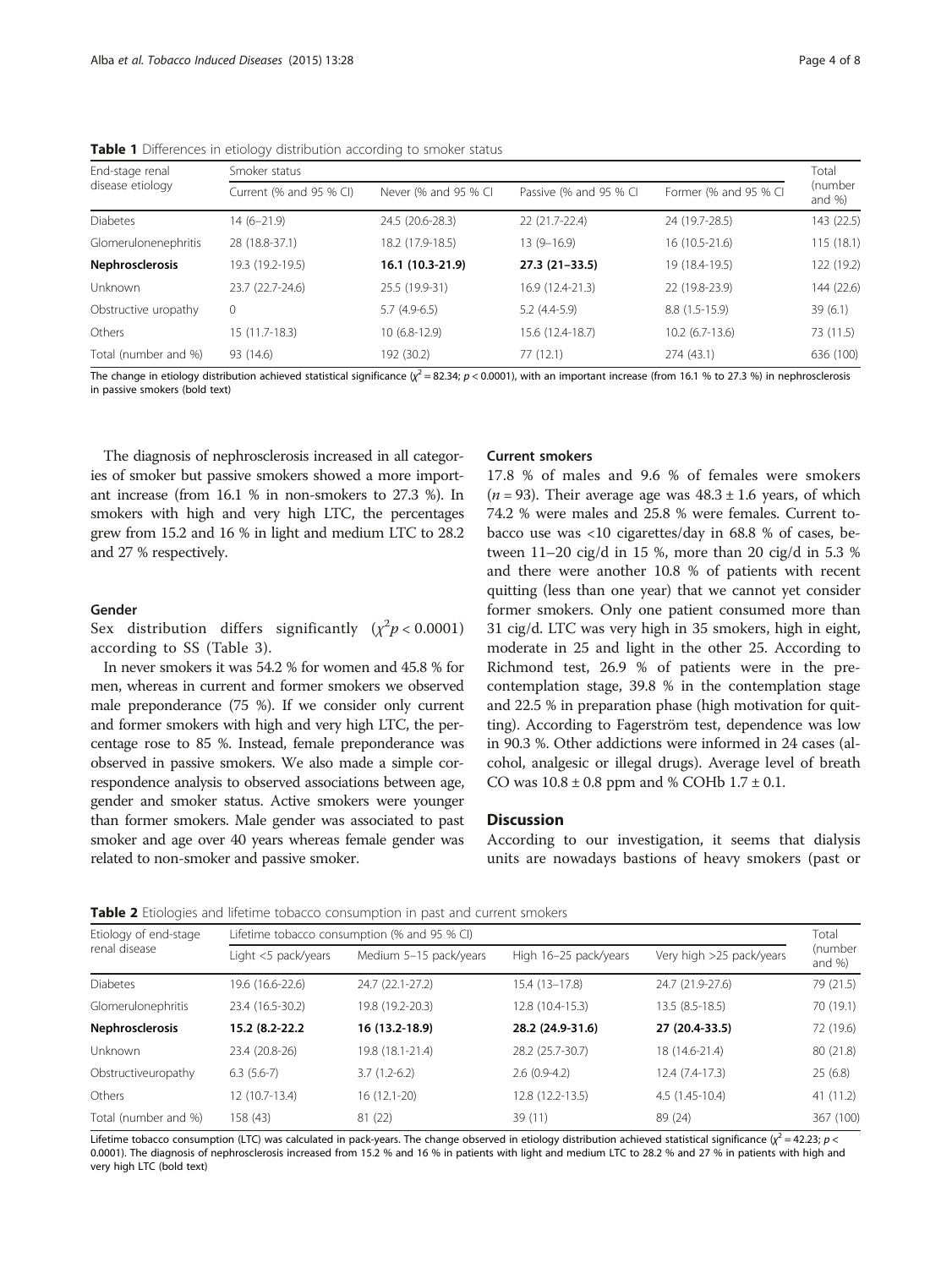| Current          | Current non smokers (% and 95 % CI) |                  |                   |  |
|------------------|-------------------------------------|------------------|-------------------|--|
| 95 % CI)         | Never                               | Passives         | Former            |  |
| 74.2 (61.2-86.6) | 45.8 (45.8-74.6)                    | $29.9(6 - 53.7)$ | 75.5 (35.3-115.8) |  |
| 25.8 (13.4-38.2) | 54.2 (54.2-83)                      | 70.1 (46.3-94)   | 24.5 (15.8-64.7)  |  |
| 93               | 192                                 |                  | 274               |  |
|                  | smokers (% and                      |                  |                   |  |

<span id="page-4-0"></span>Table 3 Gender and smoking status

Sex distribution differed significantly ( $\chi^2$ 81.84;  $p < 0.0001$ ) according to smoking status. The male preponderance of ESRD disappeared when we considered only never smokers and grew if we focused on former and current smokers; in passive smokers there was prominent female majority (bold text)

current) surviving thanks to modern medical advances. They have a low current consumption but an important lifetime consumption which might have influenced the progression to ESRD and could contribute to the gender difference observed in this disease. Also the exposure to second hand smoke could have a nexus with chronic kidney disease.

The suspicion that smoking could be a kidney risk factor dates back to the first half of the 20th century [\[24](#page-6-0)] but it took many years for the evidence supporting this suspicion to make itself present. Smoking was pointed out for the first time as a renal risk factor 35 years ago (1978) when Christiansen [\[25](#page-6-0)] reported a more rapid progress of diabetes nephropathy in smokers, and Dales [[26\]](#page-6-0) observed that the presence of proteinuria was more common in smokers and more prominent in heavy smokers. In the final years of the 20th century, prestigious nephrologists [\[27\]](#page-6-0) highlighted something that cardiologists, neurologists and vascular surgeons had concluded many years earlier: that smoking was a vascular risk factor and, as a consequence, an important renal risk factor such as diabetes or hypertension which, basically, induce renal damage by means of vascular damage. However, for reasons difficult to understand, nephrologists couldn't accept something that seemed obvious if we consider that the vascular renal network is one of the widest of the body [[28](#page-6-0)]. Perhaps, the reason for this omission is related to the silent characteristics of renal disease: there isn't "renal angina", the "vascular renal accident" is diagnosed only exceptionally, and the loss of renal function does not generate dramatic situations such as a myocardial infarction, a cerebral vascular accident, a member amputation or sexual disfunction. On the other hand, the delayed nephrology consultation leads to a significant number of patients starting renal replacement therapy without accurate diagnosis.

The tobacco exposure of our patients was similar to that reported by Banas et al. [\[29](#page-6-0)] in patients on the waiting list for renal transplant (70 % of patients with tobacco exposure). This observation confirms our suspicion that there is more tobacco exposure in dialysis patients than in the general population, where the exposure reaches 50 % [[30](#page-6-0)] In that survey, the percentage of current smokers was higher (24 %) than in our investigation (14.6 %). Perhaps, this difference is a result of the fact that patients on the waiting list are younger, with less comorbidities, and are healthy enough to be able to smoke. Our prevalence of passive smokers was higher (28.6 %) than what was reported on the general population (12 %) [[31\]](#page-6-0) but very similar to what was reported in patients with coronary heart disease [\[32](#page-6-0)]. Unfortunately, in the Banas study, there was not information about these smokers.

The mean LTC found in our patients was higher than that reported by Banas (33.1 pack-years for men and 18.2 pack-years for women vs 17 and 14.5 pack-years respectively), but our analysis excluded smokers with <5 packyears and this could be the reason for the difference. Moreover, our study included all dialysis patients and the Banas study included only waiting list patients.

The etiologies of ESRD were comparable with those reported by the ARCD. Three etiologies, diabetes (23 %), nephrosclerosis (19 %) and unknown (23 %) lead the register including 65 % of prevalent dialysis patients. However, when we focus on passive smokers and smokers with high and very high LTC, there is an important increase in the diagnosis of NS, suggesting that in this diagnosis the heaviest tobacco burden is hidden. In a survey on Swedish population, Ejerblad et al. [[33\]](#page-6-0) informed about the increase in the diagnosis of NS with the increase in LTC. We want to highlight the change observed in passive smokers because this feature is very important if we consider the reported relationship between passive smokers and vascular damage [[34](#page-6-0), [35](#page-6-0)]. Vascular, interstitial and glomerular lesions has been described in long-term smokers but vascular damage is preponderant [[36](#page-6-0), [37\]](#page-6-0). Cigarette smoke damages endothelial cells and nicotine induces smooth muscle cell proliferation [[38](#page-6-0)]. Our study is the first to inform about the exposure to second hand smoke in ESRD patients.

The incidence and prevalence of ESRD is greater in men than in women [\[39\]](#page-6-0) but the underlying mechanisms are not clearly identified. The factors involved may include diet, glomerular and kidney size, differences in glomerular hemodynamics or sex hormonal effects [\[40\]](#page-6-0). When we analyzed only never-smoking patients, the male preponderance disappeared, but it grew when we focused on smokers (past and current), and grew even more with the increase in tobacco exposure. When we looked at the 2012 ARCD [[19](#page-6-0)], we were surprised by the fact that there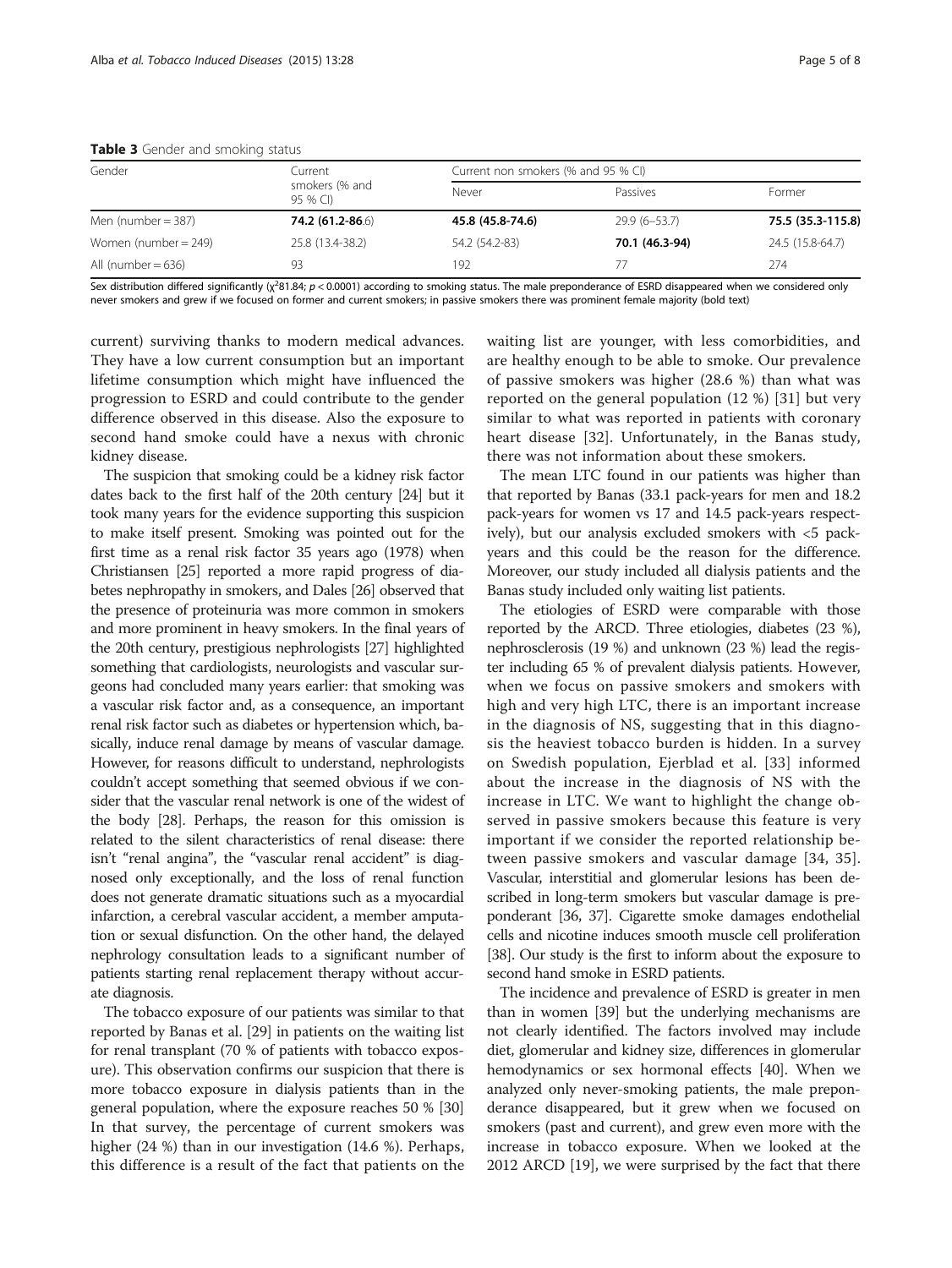are no gender differences until the age of 45, but in the subsequent decades, the gender difference becomes increasingly prominent. This leads us to think that the difference may be caused by a factor that takes a long time to cause damage (tobacco?). Up to now there is not any survey that has investigated the role of tobacco in the greater prevalence of CKD on men, thus opening an interesting research field.

Finally, current smokers were about a decade younger than the total population with a relevant male preponderance (74.2 % men). In most of them, the actual consumption was low but LTC (>5 pack-years in 70 %) was high. However, it has been reported that many persons quit smoking only after the onset of severe illness [[41\]](#page-6-0) Indeed, 10.8 % of our patients had quit recently as a consequence of the impact of starting dialysis, as was pointed out by Banas et al. These patients gave us an excellent opportunity to encourage quitting, focusing on the specific benefits to quit [[42](#page-6-0)] -lower obstruction rate of vascular access [\[43](#page-6-0)], lower cardiovascular risk [\[44\]](#page-6-0) and better post- transplant evolution [\[45](#page-6-0)].

The Richmond test [[46](#page-6-0)] was designed to know the readiness of the smoker to stop smoking. Prochaska and Di Clemente [\[47\]](#page-6-0) developed the "stage of change model" for assessing it. About 40 % of smokers in the general population are not ready to quit and another 40 % are "unsure". Only 20 % of smokers are ready to stop. In the case of our patients, if we add 22.5 % of patients ready to stop to 10.8 % of patients with recent quitting, we have 33.3 % of patients with a good motivation to stop, which outnumbers the reported percentages of these change steps in the general population [\[48](#page-6-0)].

The Fagerström test [[49](#page-6-0)] evaluates tobacco physical dependence. When physical dependence is high, consumption is also high and heavy smokers start to smoke early in the morning in order to increase their falling nicotine levels after night deprivation. Instead, smokers with ESRD have a small consumption that usually starts after midday and is influenced by the dialysis treatment: smokers with ESRD smoke before the dialysis treatment to relax and start smoking again very soon after the dialysis treatment. If we consider that these patients have smoked for many years and most of them have just had complications related to tobacco, it seems difficult to believe that they have "low dependence". We think that our patients may have tobacco psychological dependence that unfortunately we have not investigated, and maybe, the Fagerström test might require some changes for these particular patients.

Breath carbon monoxide is a risk marker for the development of diseases related to tobacco and a valid indirect marker of carboxyhaemoglobin level, with a linear relationship between them [\[50](#page-6-0)]. The mean level of carbon monoxide of our patients (10.8 ppm) was a little over the cutoff point of 8 ppm between smokers and non-smokers

[[51](#page-7-0)] according to the low consumption reported by the majority of them. We observed a similar feature in the percentage of carboxyhaemoglobin (1.7 %) which has a cutoff point of 1.66 % according to Jarzon et al. [\[52\]](#page-7-0) However, these levels could be dangerous in the context of ESRD patients, frequently anaemic, with an extremely high cardiovascular risk.

Some smokers, such as smokers with COPD [\[53](#page-7-0)] have specials patterns of tobacco consumption (higher consumption, higher dependence and higher CO in exhaled air). Instead, our dialysis patients have a small current consumption, a low level of CO, low dependence but an important LTC. Up to now, there has been no information about the smoking habits of ESRD patients and our study is the first to explore them.

The personal contact between patients and the two main investigators (especially trained in tobacco control) is the greatest strength of our study. On the contrary, the main limitations lie in the absence of a non-renal control population, the limited sample size and the presence in CKD patients of many confounding factors. Unfortunately, we were not able to demonstrate associations between LTC and non- renal complications linked to tobacco use because not all patients had been screened in the same way (it was a multicenter, cross-sectional study). However, if we add the present results to the cumulative evidence since the start of this century, it seems absolutely necessary to enlarge this cohort in order to achieve major statistical power.

# Conclusions

The high exposure of dialysis patients to tobacco (past, passive or current) could be related to the increasing worldwide tendency of end stage renal disease and to the gender difference observed in this disease. The diagnosis of nephrosclerosis seems to hide the most important tobacco burden. Active smokers have low dependence, good motivation to quit, low actual consumption but high lifetime tobacco consumption. Nephrologists and tobacco specialists should work together to find a marker of "tobacco nephropathy" that permits their inclusion as an etiologic cause of ESRD.

#### Competing interests

The authors declared that they have no competing interests.

#### Authors' contributions

All the authors took part in the design of the investigation and in data interpretation. MMA and ANC visited each dialysis center for the interview of patients and FM performed the statistical analysis. All authors read and approved the final manuscript.

#### Acknowledgments

The authors would like to thank Pablo U. Massari MD for critical revision of manuscript and Gustavo E. Zabert MD and Global Bridges for tobacco training of members of Northern Patagonia Association of Nephrology. We also thank staff and patients of the dialysis units for their assistance during the survey and Raffo Laboratories for lending the piCO+ Smokelyzer.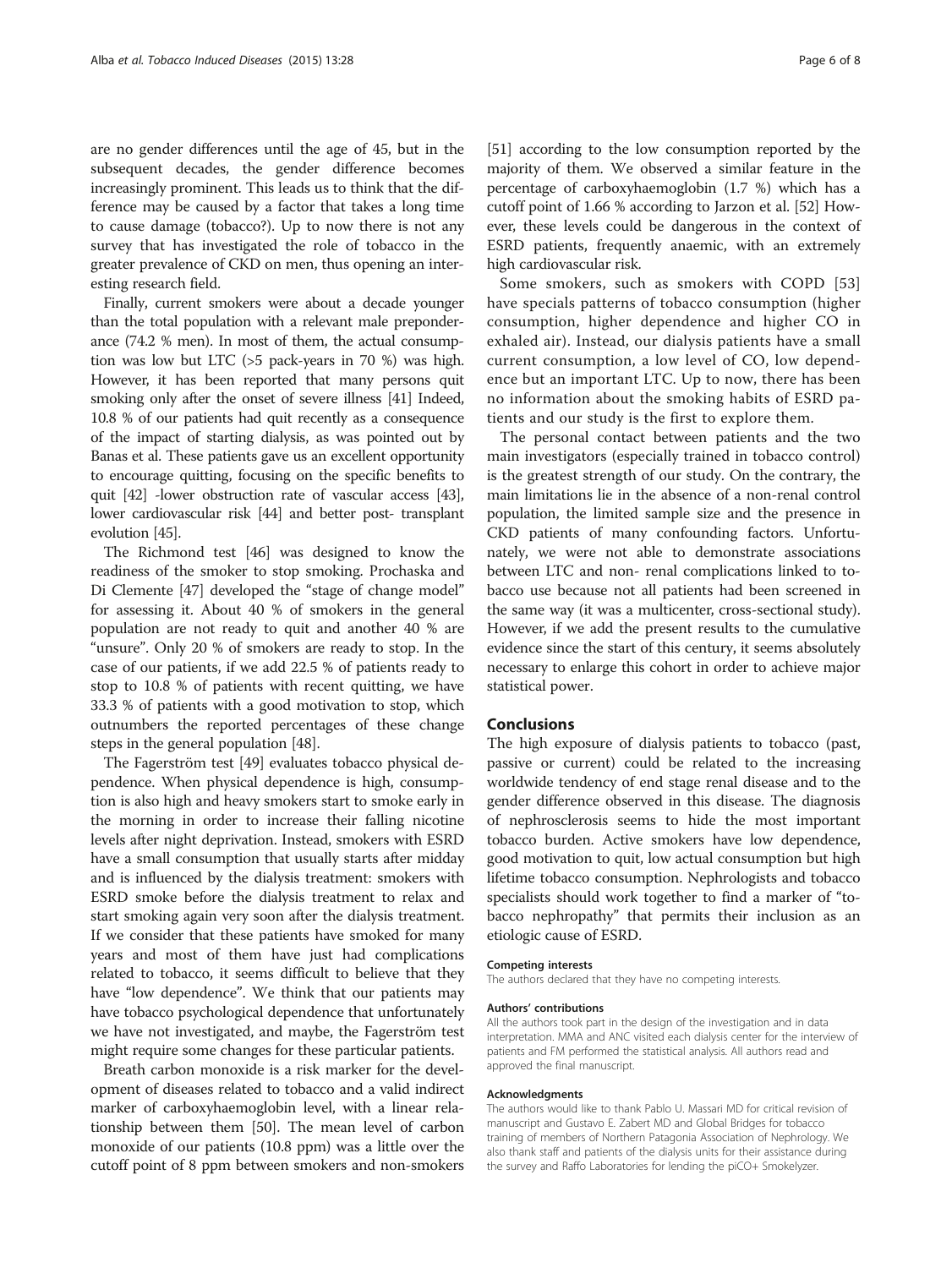#### <span id="page-6-0"></span>Received: 23 August 2014 Accepted: 20 August 2015 Published online: 01 September 2015

- References
- 1. Couser W, Remuzzi G, Mendis S, Tonelli M. The contribution of chronic kidney disease to the global burden of major noncommunicable diseases. Kidney Int. 2011;80(12):1258–70. doi:[10.1038/ki.2011.368.](http://dx.doi.org/10.1038/ki.2011.368)
- Stack A, Bloembergen W. Prevalence and clinical correlates of coronary artery disease among new dialysis patients in the United States: a crosssectional study. J Am Soc Nephrol. 2001;12:1516–23.
- Orth SR, Hallan SI. Smoking: a risk factor for progression of chronic kidney disease and for cardiovascular morbidity and mortality in renal patients–absence of evidence or evidence of absence? Clin J Am Soc Nephrol. 2008;3(1):226–36. doi[:10.2215/CJN.03740907](http://dx.doi.org/10.2215/CJN.03740907).
- 4. Schrier R. Smoking: the most preventable disease. Nat Clin Pract Nephrol. 2007;3(7):351.
- 5. Stack A, Murthy B. Cigarette use and cardiovascular risk in chronic kidney disease: an unappreciated modifiable lifestyle risk factor. Semin Dial. 2010;23(3):298–305.
- 6. Eriksen M, Mackay J, Ross H. The tobacco Atlas (4th ed): American Cancer Society and World lung Foundation. 2012.
- 7. US Renal data System UADR. Atlas of Chronic Kidney Disease and End-Stage Renal disease in the United States National Institutes of Health, National Institute of Diabetes and Digestive and Kidney disease; Bethesda MD
- 8. Carter BD, Abnet CC, Feskanich D, Freedman ND, Hartge P, Lewis CE, et al. Smoking and mortality–beyond established causes. N Engl J Med. 2015;372(7):631–40.
- 9. Rhee CM, Kovesdy CP. Epidemiology: Spotlight on CKD deaths-increasing mortality worldwide. Nat Rev Nephrol. 2015;11(4):199–200. doi:[10.1038/](http://dx.doi.org/10.1038/nrneph.2015.25) [nrneph.2015.25](http://dx.doi.org/10.1038/nrneph.2015.25).
- 10. White WB. Smoking-related morbidity and mortality in the cardiovascular setting. Prev Cardiol. 2007;10(2 Suppl 1):1–4.
- 11. Shlipak M, Fried L, Cushman M, Manolio T, Peterson D, Stehman-Breen C, et al. Cardiovascular mortality risk in chronic kidney disease: comparison of traditional and novel risk factors. JAMA. 2005;293(14):1737–45.
- 12. Ng M, Freeman MK, Fleming TD, Robinson M, Dwyer-Lindgren L, Thomson B, et al. Smoking prevalence and cigarette consumption in 187 countries, 1980–2012. Jama. 2014;311(2):183–92. doi[:10.1001/jama.2013.284692.](http://dx.doi.org/10.1001/jama.2013.284692)
- 13. Eriksen BO, Ingebretsen OC. The progression of chronic kidney disease: a 10-year population-based study of the effects of gender and age. Kidney Int. 2006;69(2):375–82. doi:[10.1038/sj.ki.5000058.](http://dx.doi.org/10.1038/sj.ki.5000058)
- 14. Mackenbach J, Stirbu I, Roskam A, Schaap M, Menvielle G, Leinsalu M, et al. Socioeconomic inequalities in health in 22 European countries. N Engl J Med. 2008;358(23):2468–81.
- 15. Garcia-Garcia G, Jha V, Committee. WKDS. CKD in disadvantaged populations. Kidney Int. 2015;87(2):251–3.
- 16. Obrador GT, Pereira BJ, Kausz AT. Chronic kidney disease in the United States: an underrecognized problem. Semin Nephrol. 2002;22(6):441–8.
- 17. Hallan S, de Mutsert R, Carlsen S, Dekker FW, Aasarød K, Holmen J. Obesity, smoking and physical inactivity as risk factors for CKD: Are men more vulnerable? Am J Kidney Dis. 2006;47(3):396–405.
- 18. Gurland HJ, Brunner FP, von Dehn H, Härlen H, Parsons FM, Schärer K. Combined report on regular dialysis and transplantation in Europe. Proc Europ Dialysis Transplant Assoc. 1973;10:17–57.
- 19. Marinovich S, Lavorato C, Bisigniano L, Soratti C, Hansen Krogh D, Celia E et al. Registro argentino de Diálisis Crónica 2011- Informe 2012 (Parte I). Nefrología Argentina. 2013;11(2).
- 20. Jager KJ, van Dijk PCW, Dekker FW, Stengel B, Simpson K, Briggs JD. The epidemic of aging in renal replacement therapy: an update on elderly patients and their outcomes. Clin Nephrol. 2003;60(5):352–60.
- 21. Bradbury BD, Fissell RB, Albert JM, Anthony MS, Critchlow CW, Pisoni RL, et al. Predictors of early mortality among incident US Hemodialysis patients in the dialysis outcomes and practise patterns study (DOPPS). Cl J Am Soc Nephrol. 2007;2(1):89–99.
- 22. Di Rienzo JA, Casanoves F, Balzarini MG, Gonzalez L, Tablada M, Robledo CW. Software estadístico. InfoStat versión 2013. Grupo InfoStat, FCA, Universidad Nacional de Córdoba, Argentina. 2013.
- INDEC. Censo Nacional de Población, Hogares y Viviendas 2010. Argentina: Censo del Bicentenario; 2012.
- 24. Burn JH, Truelove LH, Burn I. The antidiuretic action of nicotine and of smoke. Br Med J. 1945;1:403–6.
- 25. Christiansen JS. Cigarette smoking and prevalence of microangiopathy in juvenile-onset insulin-dependent diabetes mellitus. Diabetes Care. 1978;1(3):146–9.
- 26. Dales LG, Friedman GD, Siegelaub AB, Seltzer CC, Ury HK. Cigarette smoking habits and urine characteristics: urinalysis abnormalities are more common is smokers, but the reasons are unclear. Nephron. 1978;20(3):167–70.
- 27. Orth SR, Ritz E, Schrier RW. The renal risks of smoking. Kidney Int. 1997;51(6):1669–77.
- 28. Aird WC. Phenotypic heterogeneity of the endothelium: II. Representative vascular beds. Circ Res. 2007;100(2):174–90. doi:[10.1161/01.RES.0000255690.](http://dx.doi.org/10.1161/01.RES.0000255690.03436.ae) [03436.ae.](http://dx.doi.org/10.1161/01.RES.0000255690.03436.ae)
- 29. Banas MC, Banas B, Wolf J, Hoffmann U, Krüger B, Böger CA, et al. Smoking behaviour of patients before and after renal transplantation. Nephrol Dial Transplant. 2008;23(4):1442–6.
- 30. Pascual Lledó JF. Epidemiología del tabaquismo y morbimortalidad asociada con el consumo de tabaco en el mundo. In: Jiménez Ruiz CA FK, editor. Tratado de tabaquismo. Sweden: Aula Médica; 2011. p. 33–54.
- 31. Clemente Jiménez ML, Pau Pubil M, Pérez Trullén A, Trenc Español P, Rubio AE. Tabaquismo pasivo. In: Jiménez-Ruiz C, Fagerström K, editors. Tratado de tabaquismo. Madrid: Aula médica; 2011. p. 261–76.
- 32. Prugger CWJ, Heidrich J, De Bacquer D, Perier MC, Empana JP, Reiner Ž, et al. Passive smoking and smoking cessation among patients with coronary heart disease across Europe: results from the EUROASPIRE III survey. Eur Heart J. 2014;35(9):590–8.
- 33. Ejerblad E, Fored CM, Lindblad P, Fryzek J, Dickman PW, Elinder CG, et al. Association between smoking and chronic renal failure in a nationwide population-based case–control study. J Am Soc Nephrol. 2004;15:2178–85.
- 34. He J, Vupputuri S, Allen K, M.R. P, Hughes J, Whelton PK. Passive smoking and the risk of coronary heart disease. A metaanalysis of the epidemiologic studies. N Engl J Med. 1999;25(340):920–6.
- 35. Howard G, Burke GL, Szklo M, Tell GS, Eckfeldt J, Evans G, et al. Active and passive smoking are associated with increased carotid wall thickness. The Atherosclerosis Risk in Communities Study. Arch Intern Med. 1994;154(11):1277–82.
- 36. Lhotta K, Rumpelt HJ, Konig P, Mayer G, Kronenberg F. Cigarette smoking and vascular pathology in renal biopsies. Kidney Int. 2002;61(2):648–54. doi[:10.1046/j.1523-1755.2002.00171.x](http://dx.doi.org/10.1046/j.1523-1755.2002.00171.x).
- 37. Odoni G, Ogata H, Viedt C, Amann K, Ritz E, Orth SR. Cigarette smoke condensate aggravates renal injury in the renal ablation model. Kidney Int. 2002;61(6):2090–8. doi:[10.1046/j.1523-1755.2002.00382.x](http://dx.doi.org/10.1046/j.1523-1755.2002.00382.x).
- 38. Egleton RD, Brown KC, Dasgupta P. Angiogenic activity of nicotinic acetylcholine receptors: implications in tobacco-related vascular diseases. Pharmacol Ther. 2009;121(2):205–23. doi[:10.1016/j.pharmthera.2008.10.007.](http://dx.doi.org/10.1016/j.pharmthera.2008.10.007)
- 39. Silbiger SR, Neugarten J. The impact of gender on the progression of chronic renal disease. Am J Kidney Dis. 1995;25(4):515–33.
- 40. Silbiger S, Neugarten J. Gender and human chronic renal disease. Gend Med. 2008;5 Suppl A(Suppl A):S3–10. doi:[10.1016/j.genm.2008.03.002.](http://dx.doi.org/10.1016/j.genm.2008.03.002)
- 41. Bak S, Sindrup SH, Alslev T, Kristensen O, Christensen K, Gaist D. Cessation of smoking after first-ever stroke: a follow-up study. Stroke. 2002;33(9):2263–9.
- 42. Orth SR. Cigarette smoking: an important renal risk factor far beyond carcinogenesis. Tob Induc Dis. 2002;1(2):137–55. doi:[10.1186/1617-9625-1-2-137.](http://dx.doi.org/10.1186/1617-9625-1-2-137)
- 43. Wetzig GA, Gough IR, Furnival CM. One hundred cases of arteriovenous fistula for haemodialysis access: the effect of cigarette smoking on patency. Aust N Z J Surg. 1985;55(6):551–4.
- 44. Foley RN, Herzog CA, Collins AJ. Smoking and cardiovascular outcomes in dialysis patients: the United States Renal Data System Wave 2 study. Kidney Int. 2003;63(4):1462–7. doi:[10.1046/j.1523-1755.2003.00860.x](http://dx.doi.org/10.1046/j.1523-1755.2003.00860.x).
- 45. Sung RS, Althoen M, Howell TA, Ojo AO, Merion RM. Excess risk of renal allograft loss associated with cigarette smoking. Transplantation. 2001;71(12):1752–7.
- 46. Richmond R. Teaching medical students about tobacco. Thorax. 1999;54(1):70–8.
- 47. Prochaska J, Di Clemente C. Treating addictive behaviors: process of change. New York: Plenum Press; 1986.
- 48. Ramos Pinedo A, Prieto GE. Estudio clínico del fumador. In: Jiménez-Ruiz CA, Fagerström KO, editors. Tratado de tabaquismo. Madrid: Aula médica; 2011. p. 295–308.
- 49. Fagerstrom KO, Schneider NG. Measuring nicotine dependence: a review of the Fagerstrom Tolerance Questionnaire. J Behav Med. 1989;12(2):159–82.
- 50. Pérez Trullén A, Lázaro Sierra J, Clemente Jiménez M, Herrero Labarga I, Pau Pubil M, Cascán HM. Marcadores biológicos y funcionales de susceptibilidad, exposición y lesión por el consumo de tabaco. In: Jiménez-Ruiz CA, Fagerström KO, editors. Tratado de tabaquismo. Madrid: Aula Médica; 2011. p. 323–40.